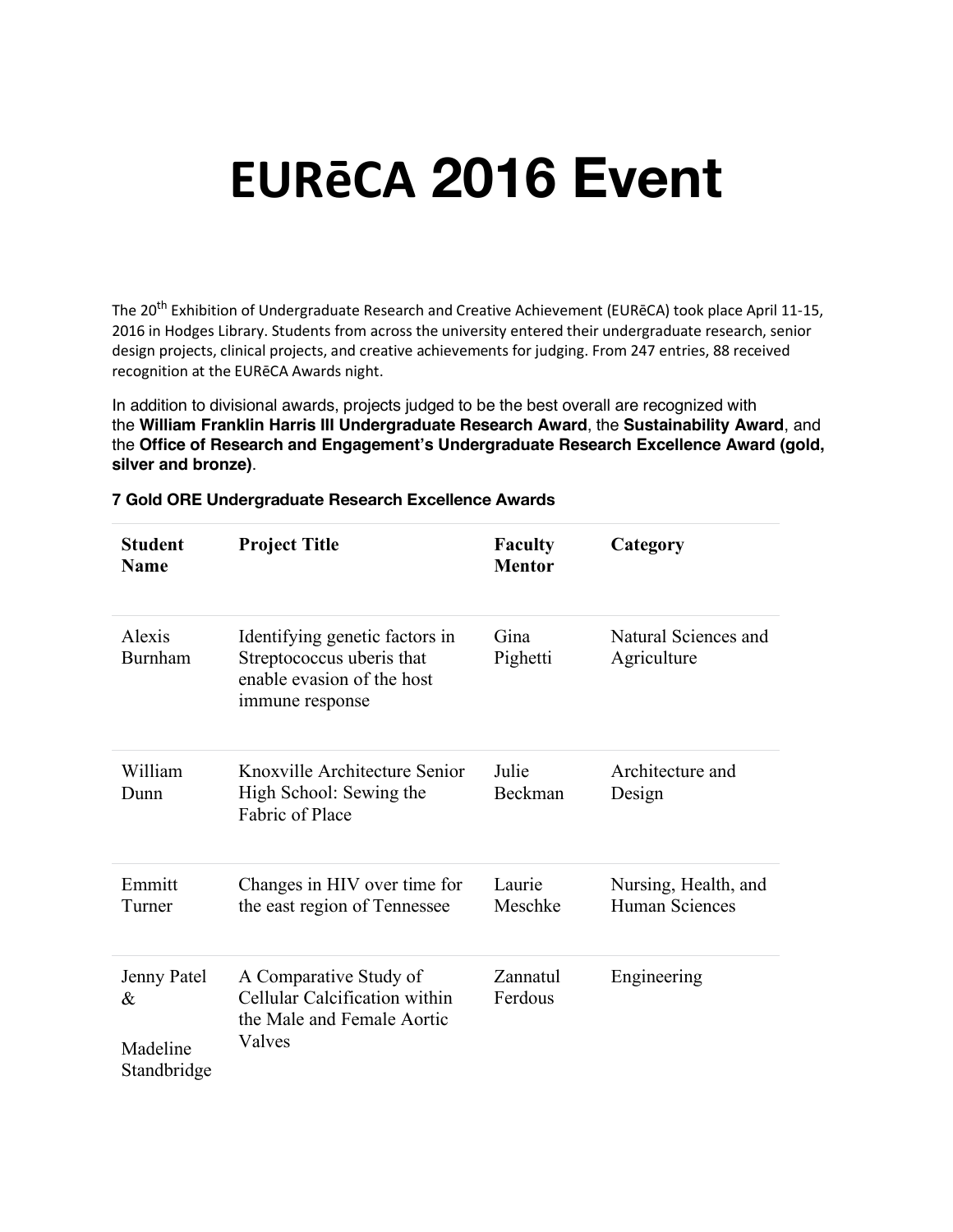| Shaun<br>Mccomas                       | The Homeless and Civilians<br>Legal Assistance Initiative: An<br><b>Outcomes Evaluation</b>       | Sunha Choi                | Social Science,<br>Social Work,<br>Education,<br>Communication, and<br><b>Humanities</b> |
|----------------------------------------|---------------------------------------------------------------------------------------------------|---------------------------|------------------------------------------------------------------------------------------|
| Rachel Van<br>Deventer                 | <b>Evaluating Prediction Models</b><br>for Targeting Product<br>Reviewers                         | Michel<br><b>Ballings</b> | <b>Business</b>                                                                          |
| Quentin<br>Eastridge $\&$<br>Erik Vass | Health Information<br>Technology & Simulation Lab:<br>Interactive Debriefing<br>Application (IDA) | Sarah Lowe                | Art and Performing<br>Arts                                                               |

## **8 Silver ORE Undergraduate Research Excellence Awards**

| <b>Student</b><br><b>Name</b> | <b>Project Title</b>                          | <b>Faculty</b><br><b>Mentor</b> | Category                                                                          |
|-------------------------------|-----------------------------------------------|---------------------------------|-----------------------------------------------------------------------------------|
| Christina                     | Scalar Conflict: Perceiving                   | Tricia Stuth                    | Architecture and                                                                  |
| Lulich                        | <b>Truth Through Contradiction</b>            |                                 | Design                                                                            |
| Grace<br>Wholley              | Word Learning in Quiet and in<br><b>Noise</b> | Jessica Hay                     | Social Science,<br>Social Work,<br>Education,<br>Communication, and<br>Humanities |
| Chad                          | Photometry of Scattered Disk                  | Joshua                          | Natural Sciences and                                                              |
| Melton                        | Objects at 3.6 $\mu$ m and 4.5 $\mu$ m        | Emery                           | Agriculture                                                                       |
| Rebecca                       | Stability of Phosphatidylserine               | Todd                            | Natural Sciences and                                                              |
| Fong                          | in the Membrane of Yeast                      | Reynolds                        | Agriculture                                                                       |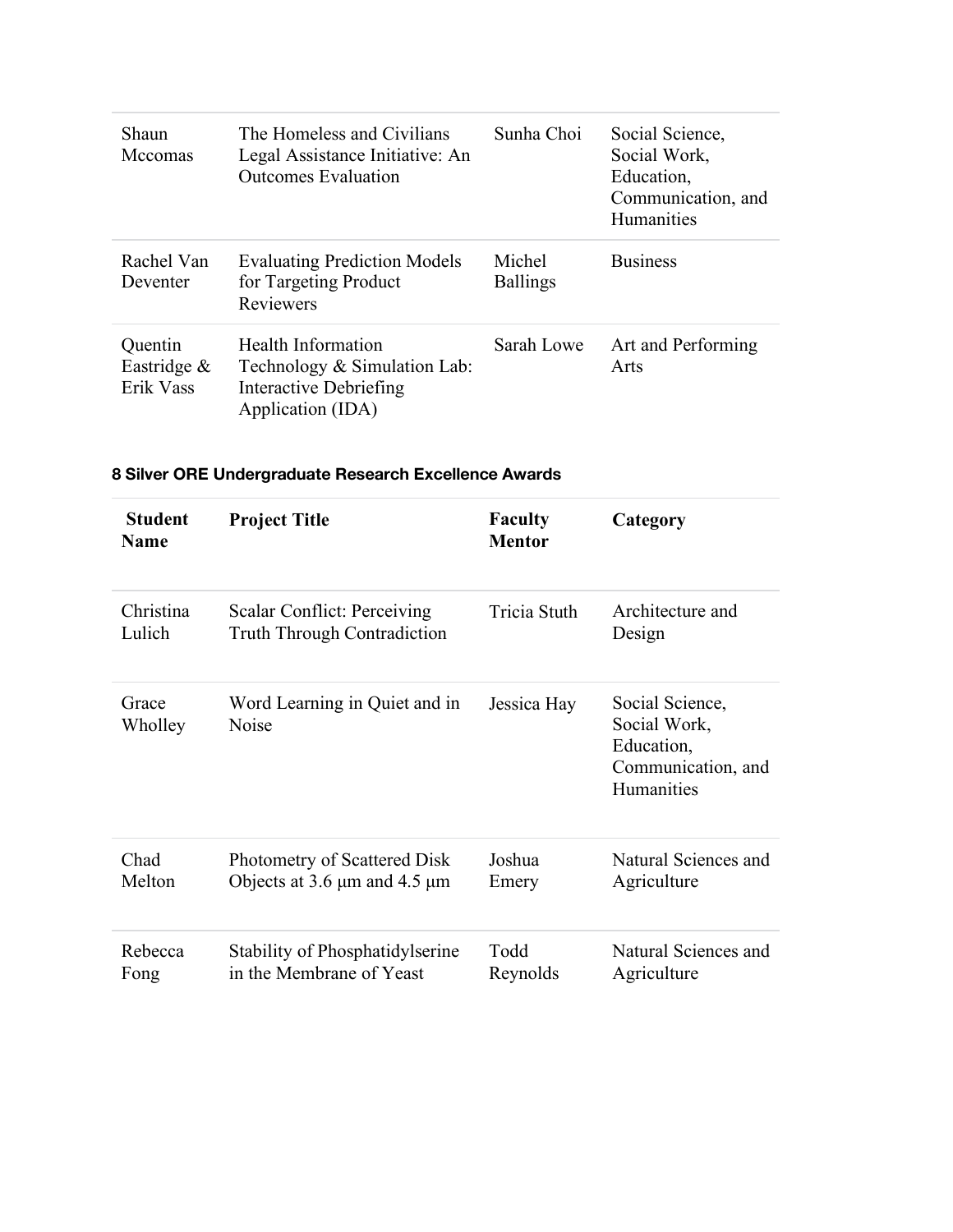| Hayden<br>Jordan,<br>Taylor<br>Overton $&$<br>Jonathan<br>Yoder | Calf Bottle Monitoring System                                                                                                           | John<br>Wilkerson | Engineering                                   |
|-----------------------------------------------------------------|-----------------------------------------------------------------------------------------------------------------------------------------|-------------------|-----------------------------------------------|
| Adaya Kirk                                                      | Audience, Content, Media:<br><b>Factors to Consider When</b><br>Designing Technology Based<br>Asthma Education Programs for<br>Children | Tami Wyatt        | Nursing, Health, and<br><b>Human Sciences</b> |
| Timothy<br>Cook                                                 | <b>Swiss National Bank</b><br><b>Information Leakage</b>                                                                                | Andy Puckett      | <b>Business</b>                               |
| Benjamin<br>Maxey $\&$<br>Tom Foltz                             | Bonne Chance, Language<br>Learning and Visual Coding                                                                                    | Cary Staples      | Art and Performing<br>Arts                    |

## **8 Bronze ORE Undergraduate Research Excellence Awards**

| <b>Student</b><br><b>Name</b>                                          | <b>Project Title</b>                                                                            | <b>Faculty</b><br><b>Mentor</b> | Category                                                                                                     |
|------------------------------------------------------------------------|-------------------------------------------------------------------------------------------------|---------------------------------|--------------------------------------------------------------------------------------------------------------|
| Samuel<br>Denney,<br>Justice<br>Halfacre,<br>and<br>Timothy<br>Jackson | <b>Impact of Grape Seed Extract</b><br>on Sensory Characteristics of<br>Leafy, Green Vegetables | Francine<br>Hollis              | <b>Bronze ORE</b><br>Undergraduate<br>Research Excellence<br>Award in Natural<br>Sciences and<br>Agriculture |
| Mustapha<br>Williams                                                   | <b>ONE KNOXville</b>                                                                            | Marleen<br>Davis                | Architecture and<br>Design                                                                                   |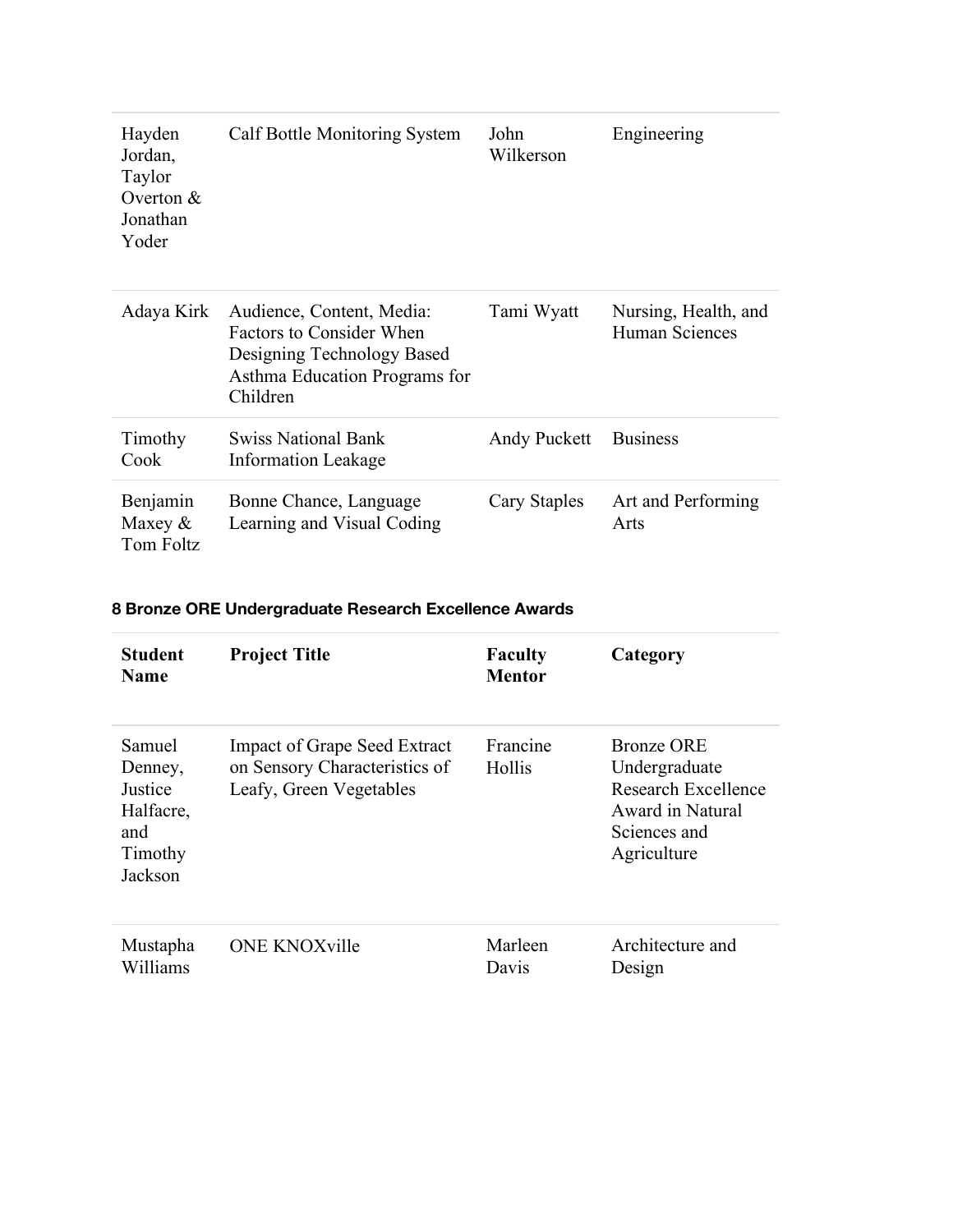| Molly<br>Cross           | The Cultural Phenomenon of<br>the Working Man: A Historical<br>Analysis of Theatrical<br>Masculinity                                                      | Misty<br>Anderson           | Social Science,<br>Social Work,<br>Education,<br>Communication, and<br>Humanities |
|--------------------------|-----------------------------------------------------------------------------------------------------------------------------------------------------------|-----------------------------|-----------------------------------------------------------------------------------|
| <b>Brooke</b><br>Pearson | "External Forcing Factors that<br><b>Affect Torque Resistance</b><br>Among Hardwood and<br>Softwood Species, Norris Dam<br>State Park, Tennessee, U.S.A." | Henri<br>Grissino-<br>Mayer | Natural Sciences and<br>Agriculture                                               |
| William<br>Hoskins       | <b>Effect of Heat Treatment and</b><br>Chemical Composition on the<br>High Temperature Hydrogen<br>Attack (HTHA) Resistance of<br>C-1/2 Mo Steels         | Carl Lundin                 | Engineering                                                                       |
| Ashley<br>Dykes,         | Early Mobilization of<br>Mechanically Ventilated<br>Patients                                                                                              | Kathleen<br>Thompson        | Nursing, Health, and<br>Human Sciences                                            |
| Warren<br>Bryant,        |                                                                                                                                                           |                             |                                                                                   |
| Hiro<br>Yamada<br>and    |                                                                                                                                                           |                             |                                                                                   |
| Jacob<br><b>Barron</b>   |                                                                                                                                                           |                             |                                                                                   |
| Wayne<br>Taylor          | Guess who's being your<br>mentor? A photo elicitation<br>study of mentorships to<br>minority aspirant Certified<br>Professional Accountants.              | Anne Smith                  | <b>Business</b>                                                                   |
| Thomas                   | Pupil, Learning Disabilities and                                                                                                                          | Sarah Lowe                  | Art and Performing                                                                |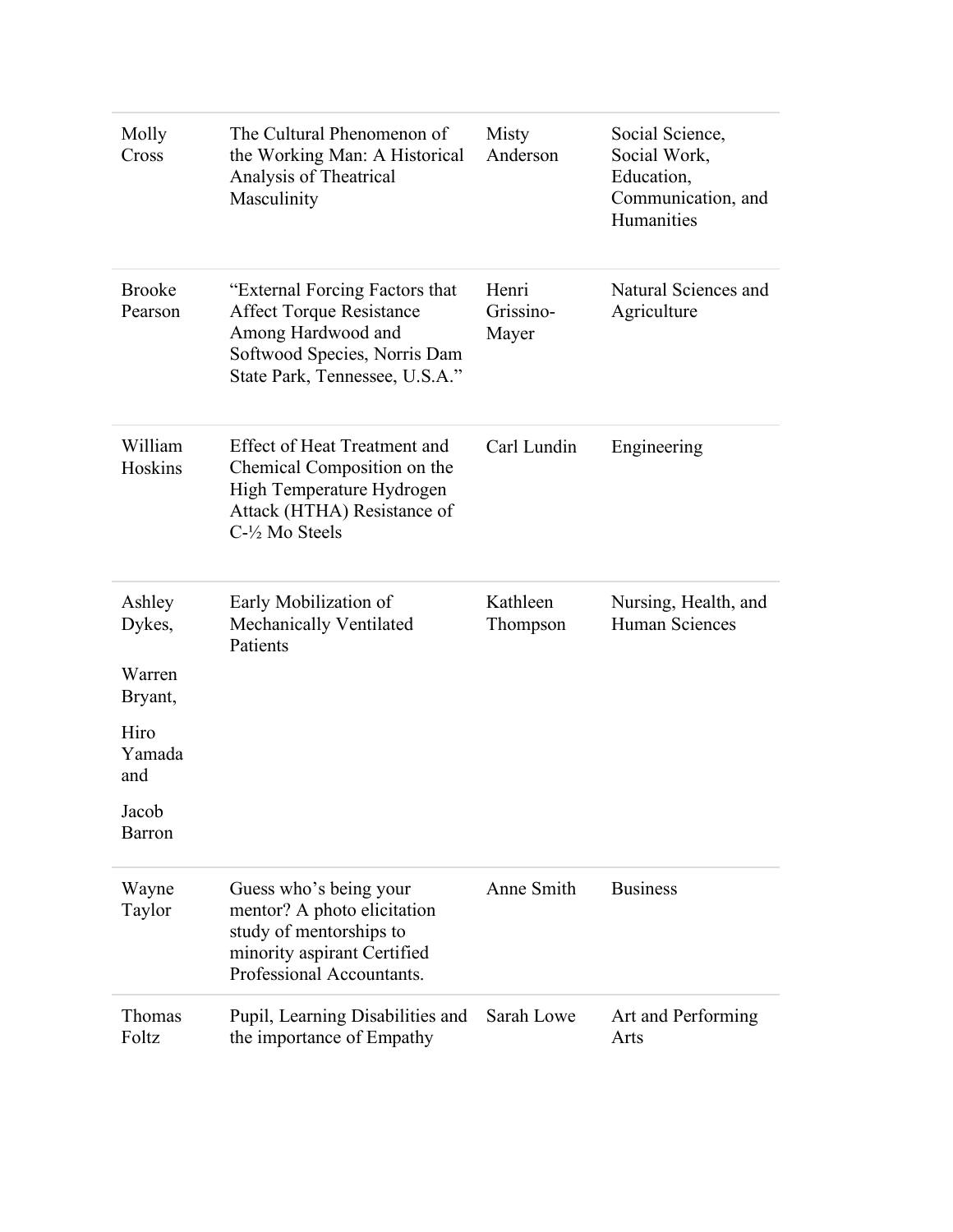## **College Winners**

**College of Agricultural and Natural Resources**

| <b>Student Name</b>                                            | <b>Project Title</b>                                                                                         | <b>Faculty</b><br><b>Mentor</b> | <b>Place</b>         |
|----------------------------------------------------------------|--------------------------------------------------------------------------------------------------------------|---------------------------------|----------------------|
| Alexis<br><b>Burnham</b>                                       | Identifying genetic factors in<br>Streptococcus uberis that enable<br>evasion of the host immune<br>response | Pighetti, Gina                  | <b>First Place</b>   |
| Samuel<br>Denney, Justice<br>Halfacre, &<br>Timothy<br>Jackson | Impact of Grape Seed Extract on<br>Sensory Characteristics of Leafy,<br><b>Green Vegetables</b>              | Hollis,<br>Francine             | <b>Second Place</b>  |
| Kaitlyn Shields                                                | Measuring School-Based<br><b>Agriculture Education Total</b><br>Program Success: Classroom,<br>FFA, and SAE  | Stripling,<br>Christopher       | Third Place          |
| <b>Kelsey Ritter</b>                                           | Elucidating the Toxic Effects of<br><b>Silver and Copper Nanoparticles</b><br>on Oncorhynchus mykiss         | Strange,<br>Richard             | Honorable<br>Mention |
| Christina Kihm                                                 | Auxin signaling mutants iaa3 and<br>iaa17 enhance plant resistance to<br>cyst nematode parasitism            | Hewezi,<br>Tarek                | Honorable<br>Mention |
| Nicole Talley                                                  | Evaluation of fungal endophytes<br>and inoculation methods in Vigna<br>unguiculata                           | Butler, David                   | Honorable<br>Mention |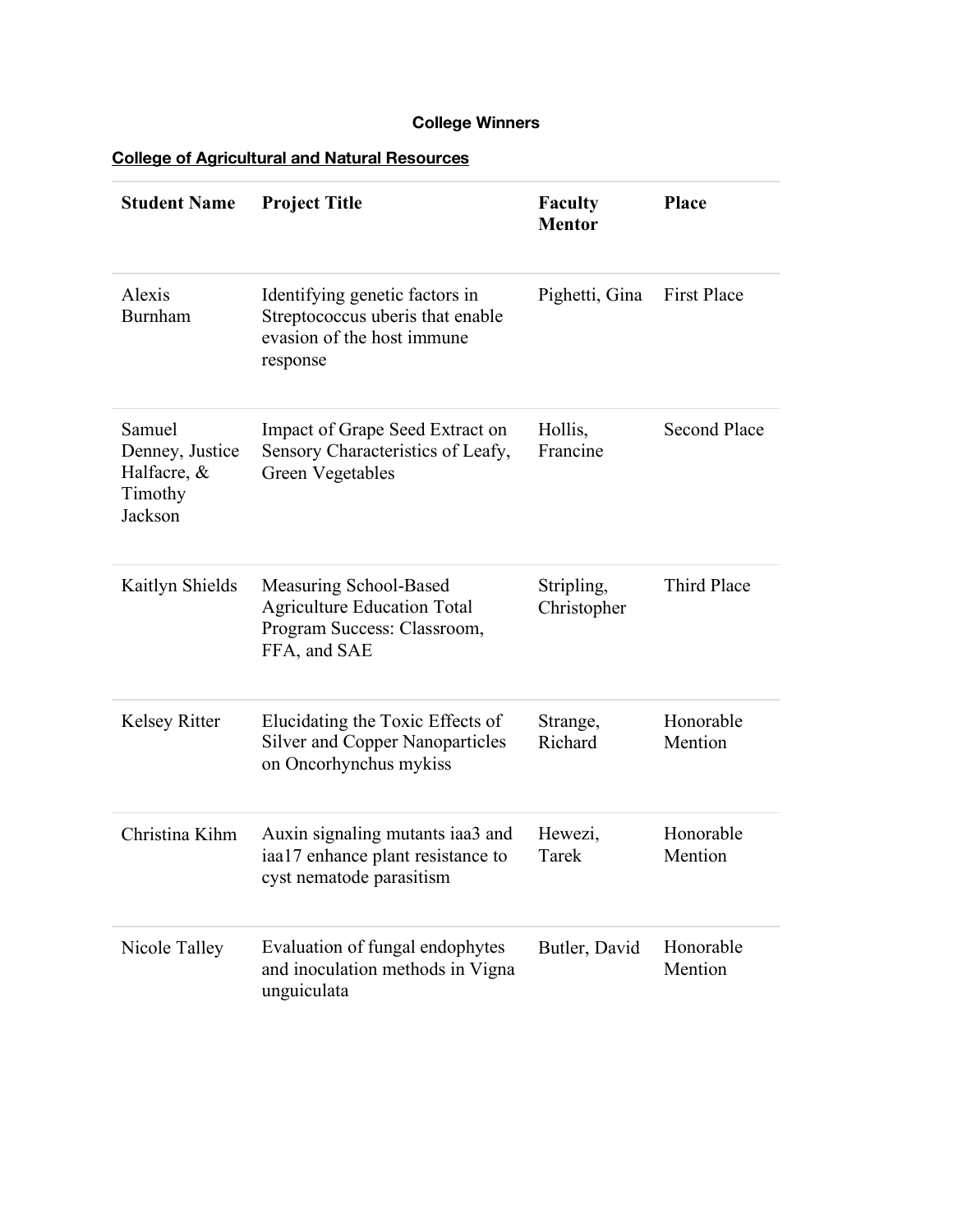| Sarah Alouani       | <b>Exploring Granuloma Formation</b>                                       | Eda,         | Honorable            |
|---------------------|----------------------------------------------------------------------------|--------------|----------------------|
|                     | in Johne's Disease                                                         | Shigetoshi   | Mention              |
| Tammy<br>Stackhouse | Overexpression of the PpJAZ1<br>Gene in Camelina sativa for<br>Cleistogamy | Liu, Wusheng | Honorable<br>Mention |

## **College of Architecture and Design**

| <b>Student Name</b>                              | <b>Project Title</b>                                                                        | <b>Faculty</b><br><b>Mentor</b> | Place                                |
|--------------------------------------------------|---------------------------------------------------------------------------------------------|---------------------------------|--------------------------------------|
| Angela Claeys<br>& Hannah<br>Margush             | (HearThere)                                                                                 | Mullikin,<br>Lisa               | Honor Award                          |
| David Berry                                      | Seeking Silence, The Great Salt<br><b>Lake Desert</b>                                       | Stuth, Tricia                   | Honor Award                          |
| Kristia Bravo,<br>Alexis Jolley &<br>Cayla Adams | Orchestration                                                                               | Teston, Liz                     | Honor Award                          |
| Macvan Scott<br>& Caleb<br><b>Brothers</b>       | Transformative Production -<br>Applying Sustainable Design to<br>the Old City               | Stevens,<br>Kevin               | Office of<br>Sustainability<br>Award |
| <b>College of Arts &amp; Sciences</b>            |                                                                                             |                                 |                                      |
| <b>Student Name</b>                              | <b>Project Title</b>                                                                        | <b>Faculty</b><br><b>Mentor</b> | Place                                |
| Ashton Clark &<br>Christina<br>Thiessen          | Emotional Intelligence,<br>Relationship Satisfaction, and<br><b>ADHD</b> in Emerging Adults | Bolden, Jenn                    | First Place,<br>Social<br>Sciences   |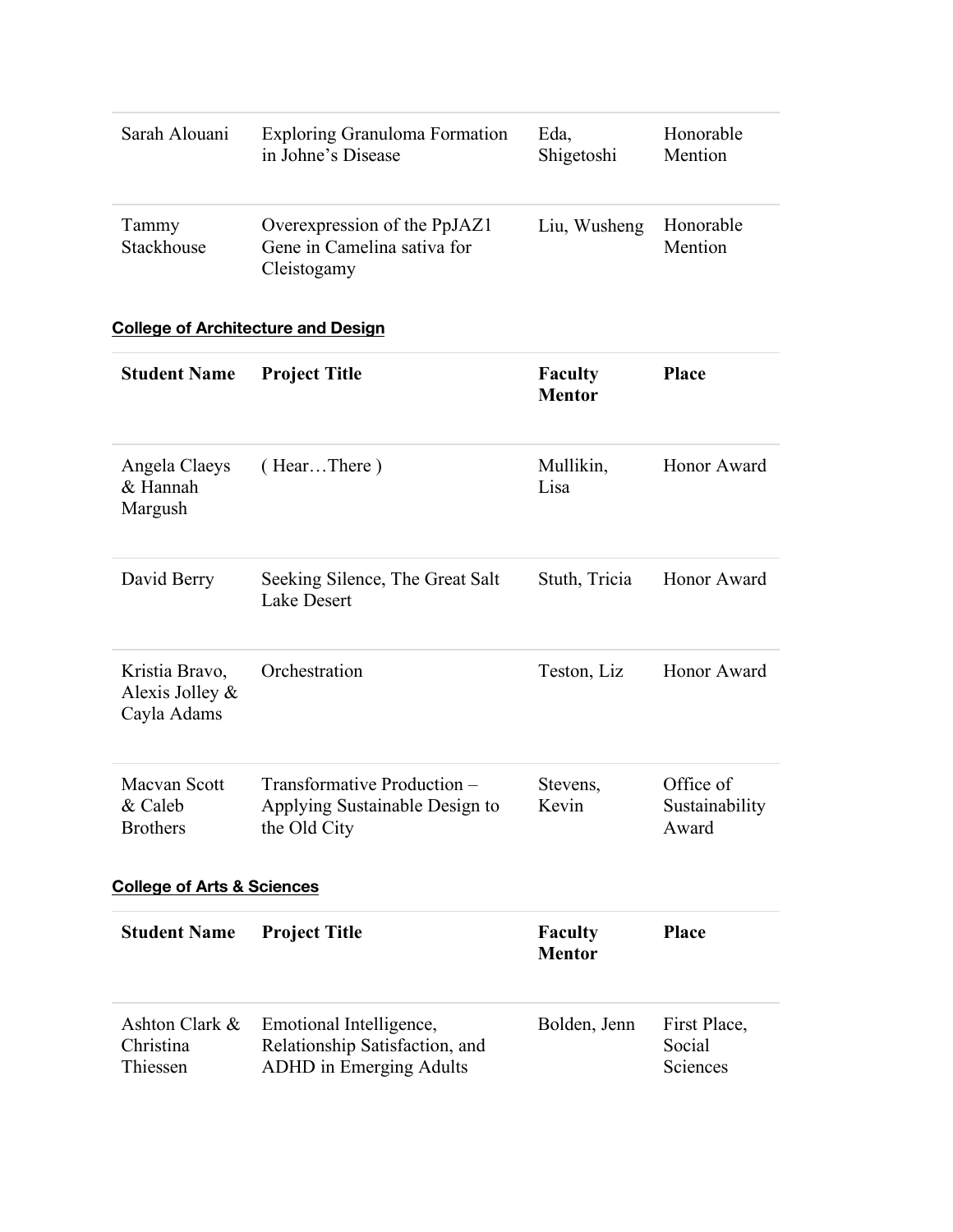| Rebecca Shrem                          | Use of process analogies to<br>enhance student learning                                                                    | Jain, Nitin                    | First Place,<br>Social<br>Sciences          |
|----------------------------------------|----------------------------------------------------------------------------------------------------------------------------|--------------------------------|---------------------------------------------|
| Grace Wholley                          | Word Learning in Quiet and in<br>Noise                                                                                     | Hay, Jessica                   | First Place,<br>Social<br>Sciences          |
| Preston<br>Mitchell                    | Undergraduate Student<br>Motivations for Choosing a<br>Science, Technology,<br>Engineering, or Mathematics<br>(STEM) Major | Van<br>Riemsdijk,<br>Micheline | Honorable<br>Mention,<br>Social<br>Sciences |
| Hudson Kelley<br>& Michael<br>Hazelton | Folk Economic Geography:<br>Pricing Private Parking on Game<br>Day in Fort Sanders, Knoxville                              | Foresta,<br>Ronald             | Honorable<br>Mention,<br>Social<br>Sciences |
| Stephanie<br>Smith & Jerika<br>Norona  | Impulsivity and the Dissolution of<br><b>Romantic Relationships</b>                                                        | Welsh,<br>Deborah              | Honorable<br>Mention,<br>Social<br>Sciences |
| <b>Molly Cross</b>                     | The Cultural Phenomenon of the<br>Working Man: A Historical<br>Analysis of Theatrical<br>Masculinity                       | Anderson,<br>Misty             | First Place,<br>Humanities                  |
| Honor Lundt                            | Female Warriors: Judith,<br>Grendel's Mother, and Gender<br>Roles in Anglo-Saxon England                                   | Mackenzie,<br>Scott            | First Place,<br>Humanities                  |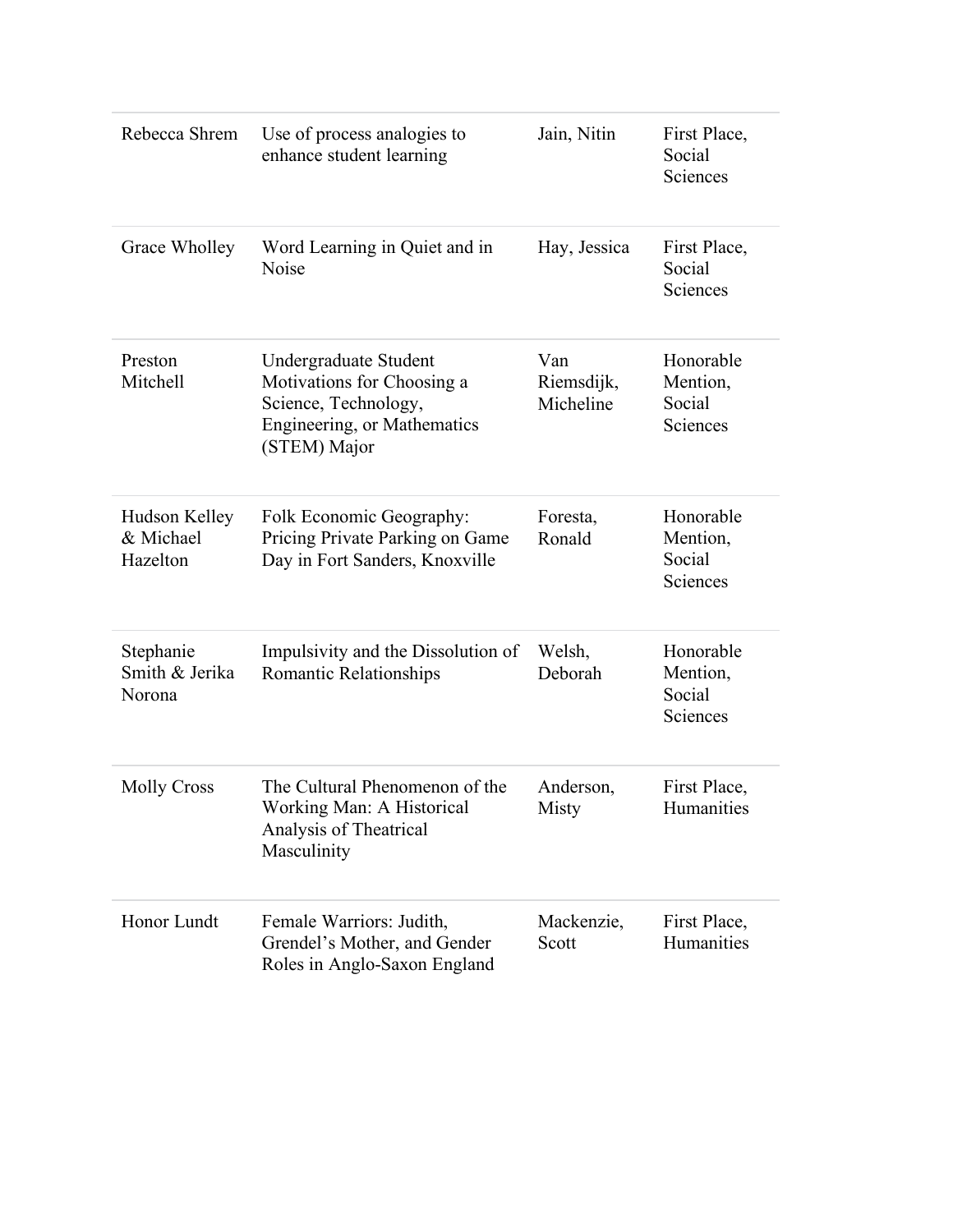| Stephanie<br>Bullock,<br>Kiernan<br>Bensey, Jacob<br>Gross, Erik<br>Vass & Alyssa<br>Gauci | <b>Bonne Chance</b>                                                                                                  | Dubreil,<br>Sebastien   | Honorable<br>Mention,<br>Humanities                           |
|--------------------------------------------------------------------------------------------|----------------------------------------------------------------------------------------------------------------------|-------------------------|---------------------------------------------------------------|
|                                                                                            | Melissa Quarles Klezmer Music and Identity                                                                           | Golden,<br>Rachel       | Honorable<br>Mention,<br>Humanities                           |
| Chad Melton                                                                                | Photometry of Scattered Disk<br>Objects at 3.6 um and 4.5 um                                                         | Emery,<br>Joshua        | First Place,<br>Physical<br>Sciences                          |
| Louis Varriano                                                                             | Neutron-mirror neutron<br>oscillations in a residual gas<br>environment                                              | Kamyshkov,<br>Yuri      | First Place,<br>Physical<br>Sciences                          |
| <b>Scott Eckley</b>                                                                        | Uncommon Diogenitic Troilite-<br>Orthopyroxene Melt Texture: 2-<br>phase Symplectite Found in<br>Diogenite NWA 10451 | McSween,<br>Harry       | Honorable<br>Mention,<br>Physical<br>Sciences                 |
| Aaron<br>Stubblefield                                                                      | Kinematic Vorticity Analysis of<br>the Cordillera Blanca Shear Zone                                                  | Jessup, Micah Honorable | Mention,<br>Physical<br>Sciences                              |
| Devin Williams                                                                             | Scoring Human Decomposition<br>from Photographs: A Validation<br>Study                                               | Mundorff,<br>Amy        | First Place,<br>Ecology and<br>Evolutionary<br><b>Biology</b> |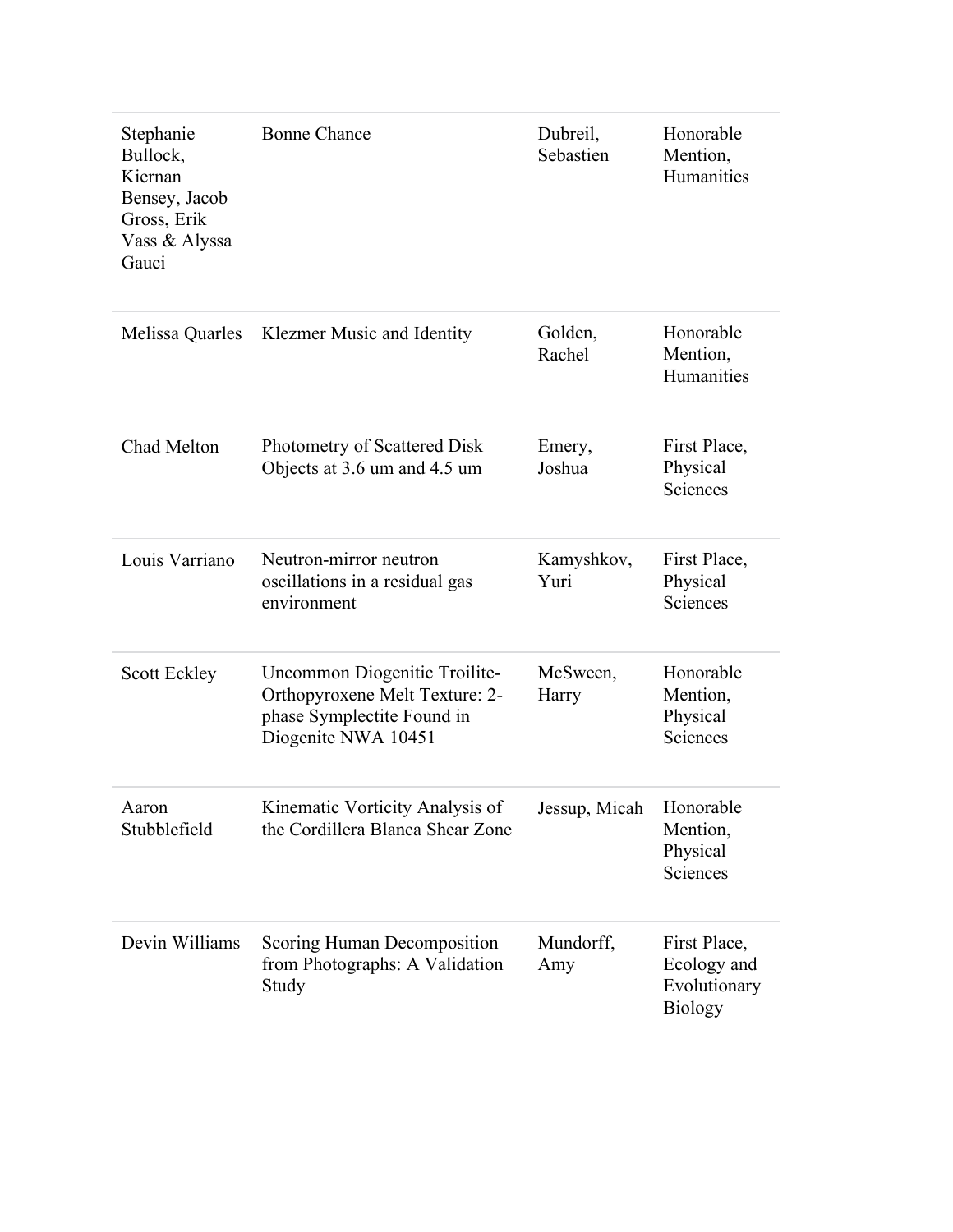| Han Cho                        | Determine prevalence and<br>transmission of Toxoplasma<br>gondii in Amazon Natives                                                                  | Su, Chunlei                  | First Place,<br>Ecology and<br>Evolutionary<br><b>Biology</b>          |
|--------------------------------|-----------------------------------------------------------------------------------------------------------------------------------------------------|------------------------------|------------------------------------------------------------------------|
| <b>Brooke Pearson</b>          | "External Forcing Factors that<br>Affect Torque Resistance Among<br>Hardwood and Softwood Species,<br>Norris Dam State Park,<br>Tennessee, U.S.A."  | Grissino-<br>Mayer, Henri    | First Place,<br>Ecology and<br>Evolutionary<br><b>Biology</b>          |
| Sheridan<br><b>Brewer</b>      | Isolation and Characterization of<br>Anaerobic Microbial<br>Communities from Hydraulic<br><b>Fracturing Fluids</b>                                  | Hazen, Terry                 | Honorable<br>Mention,<br>Ecology and<br>Evolutionary<br><b>Biology</b> |
| Connor<br>Vermilyea            | Validation of the use of<br>Terrestrial Laser Scanning (TLS)<br>of 3-D forest structure of Miombo<br><b>Woodlands in Niassa National</b><br>Reserve | Washington-<br>Allen, Robert | Honorable<br>Mention,<br>Ecology and<br>Evolutionary<br><b>Biology</b> |
| Sarah Ottinger                 | Plant selection of mycorrhizal<br>symbionts in response to abiotic<br>stress                                                                        | Classen,<br>Aimee            | Honorable<br>Mention,<br>Ecology and<br>Evolutionary<br><b>Biology</b> |
| Amina<br>Naantaanbuu-<br>Jones | Exploring LRP-1 Expression in<br>the Suprachiasmatic Nucleus as a<br>Regulator of the Mammalian<br>Circadian Clock                                  | Prosser,<br>Rebecca          | First Place,<br>Cellular and<br>Molecular<br><b>Biology</b>            |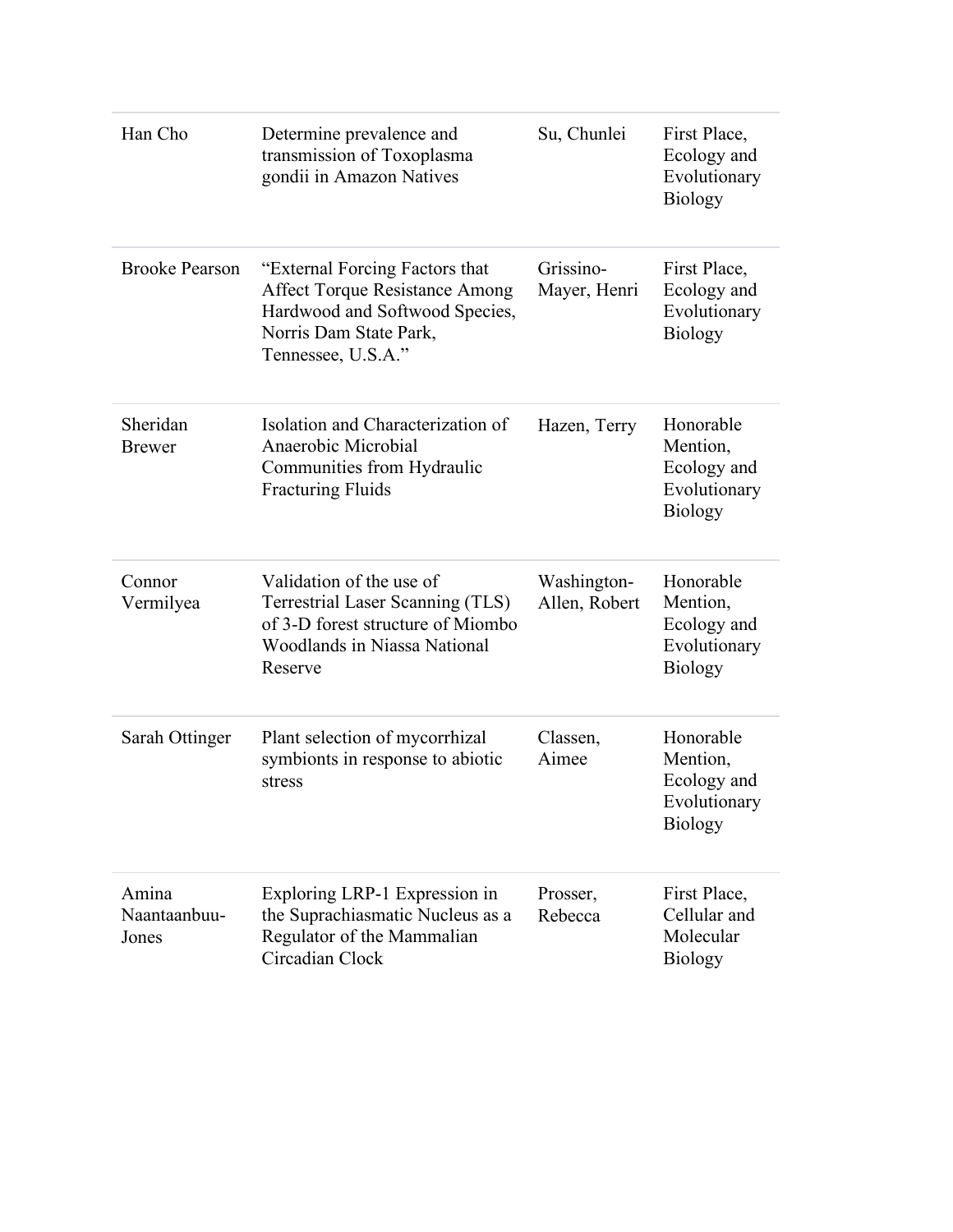| Kelly Arnholt       | <b>Evaluation of Cellulose</b><br>Nanocrystal Toxicity Using the<br>Bioreporter E. coli 652T7                                                 | Ripp, Steven       | First Place,<br>Cellular and<br>Molecular<br><b>Biology</b>          |
|---------------------|-----------------------------------------------------------------------------------------------------------------------------------------------|--------------------|----------------------------------------------------------------------|
| Clayton Nunn        | Sub-cellular localization of<br>Arabidopsis thaliana NIP2;1<br>major intrinsic protein, and its<br>effects on hypoxic stress<br>survivability | Roberts,<br>Daniel | First Place,<br>Cellular and<br>Molecular<br><b>Biology</b>          |
| Rebecca Fong        | Stability of Phosphatidylserine in<br>the Membrane of Yeast                                                                                   | Reynolds,<br>Todd  | First Place,<br>Cellular and<br>Molecular<br><b>Biology</b>          |
| Megan Landon        | Validation of LRRK2 homology<br>models and discovery of novel<br>inhibitors                                                                   | Smith,<br>Jeremy   | Honorable<br>Mention,<br>Cellular and<br>Molecular<br><b>Biology</b> |
| Sahba Seddighi      | Cellular mechanisms by which<br>social status alters behavioral<br>responses to stress                                                        | Cooper,<br>Matthew | Honorable<br>Mention,<br>Cellular and<br>Molecular<br><b>Biology</b> |
| Abbigail<br>Stidham | Induced Programmed Cell Death<br>(PCD) in the Presence of E93                                                                                 | Park, Jae          | Honorable<br>Mention,<br>Cellular and<br>Molecular<br><b>Biology</b> |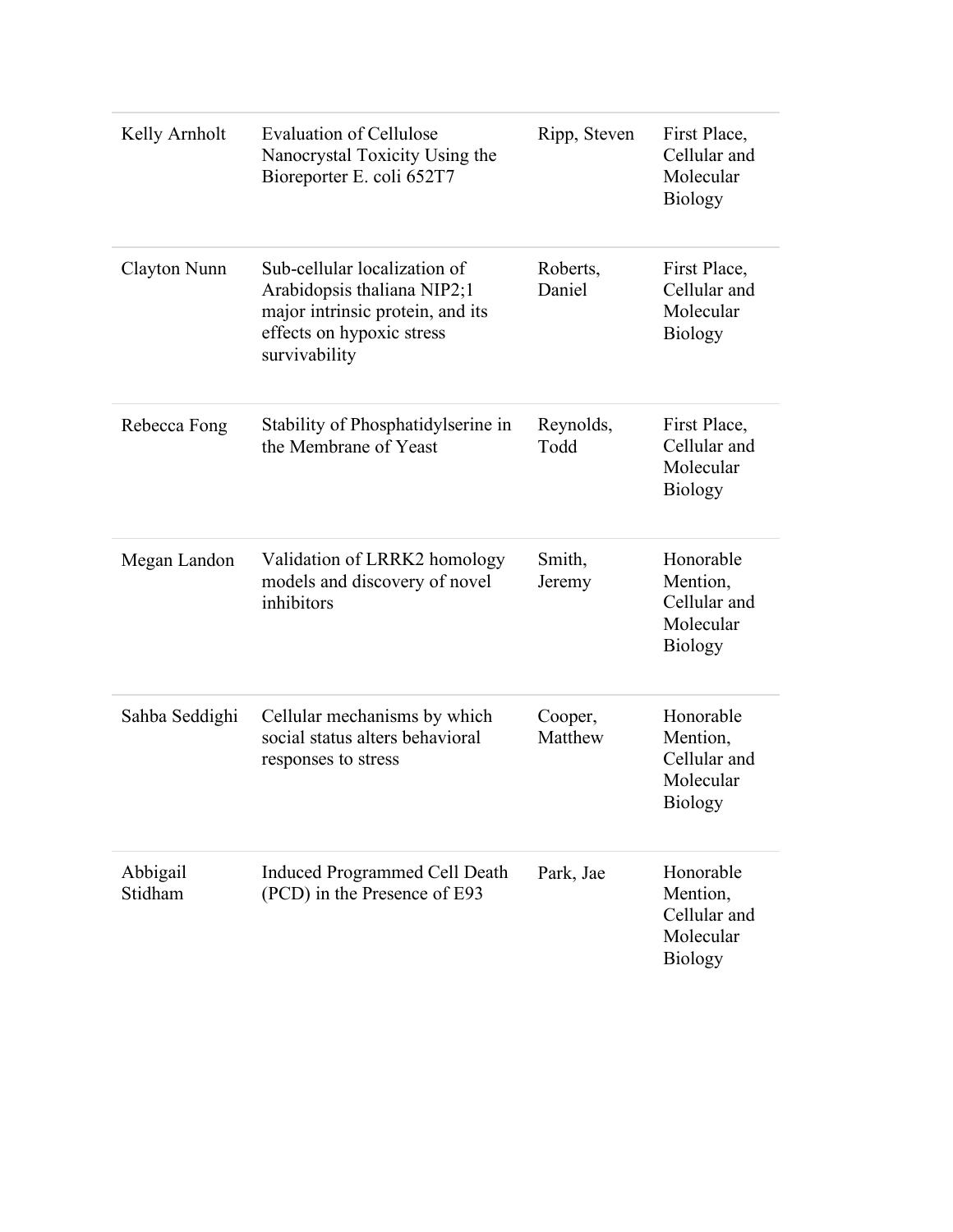| Akshita Patel       | Characterization of Nicotiana<br>benthamiana Plants<br>Overexpressing ISE2<br><b>School of Art, College of Arts &amp; Sciences</b> | Burch-Smith,<br>Tessa           | Honorable<br>Mention,<br>Cellular and<br>Molecular<br><b>Biology</b> |
|---------------------|------------------------------------------------------------------------------------------------------------------------------------|---------------------------------|----------------------------------------------------------------------|
| <b>Student Name</b> | <b>Project Title</b>                                                                                                               | <b>Faculty</b><br><b>Mentor</b> | <b>Place</b>                                                         |

| Santiago Ortiz-<br>Piazuelo | The Confluence of Language and<br>Its Significance Through Visual<br>Exploration | Lyons,<br>Beauvais | <b>First Place</b> |
|-----------------------------|----------------------------------------------------------------------------------|--------------------|--------------------|
| Kiernan Bensey              | <b>Sensory Code</b>                                                              | Lukens, Jon        | <b>First Place</b> |
| Jia Liang                   | "Bonne Chance" mobile version                                                    | Staples, Cary      | Third Place        |

### **School of Music, College of Arts & Sciences**

| <b>Student Name</b>                                            | <b>Project Title</b>                        | <b>Faculty</b><br><b>Mentor</b> | <b>Place</b> |
|----------------------------------------------------------------|---------------------------------------------|---------------------------------|--------------|
| Rebecca Percy,<br>Flute                                        | <i>Fantaisie</i> (Georges Hüe)              | Binder,<br>Shelley              | First        |
| Paul Royse,<br>Piano                                           | <i>Synoptic Connections</i> (Paul<br>Royse) | Adams, Fay                      | Second       |
| Jared Hopland,<br>Kevin O'Bryan<br>& Brianna<br>Stock, Marimba | Home by Sundown (Ralph Hicks)               | Bliss,<br>Andrew                | Third        |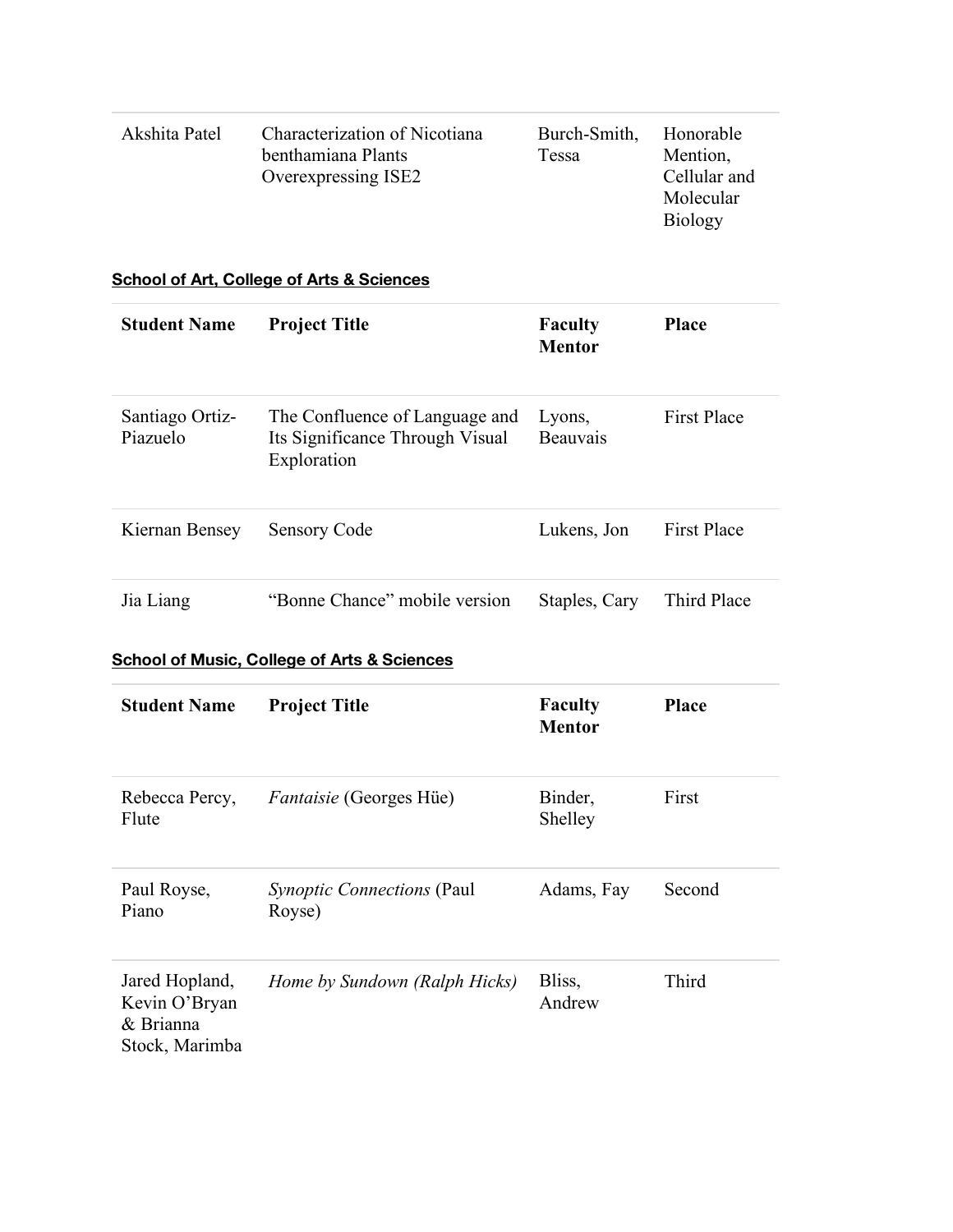## **Haslam College of Business**

| <b>Student Name</b>   | <b>Project Title</b>                                                                                                               | <b>Faculty</b><br><b>Mentor</b> | Place                |
|-----------------------|------------------------------------------------------------------------------------------------------------------------------------|---------------------------------|----------------------|
| Samantha<br>Herold    | A Material(ity) World: A<br>Content Analysis of CSR<br>Reporting Strategies of the Food<br>& Beverage and Automotive<br>Industries | Mollenkopf,<br>Diane            | <b>First Place</b>   |
| Thomas Zyer           | Thinking and Feeling: The<br>Difference in Strategies of<br>Pharmaceutical Advertising                                             | Schumann,<br>David              | <b>First Place</b>   |
| <b>Kaitlin Waters</b> | Brand Positioning vs. Employee<br><b>Behavior: How Customer</b><br>Service Affects Brand Perception                                | Zablah, Alex                    | Third Place          |
| Benjamin Davis        | Understanding the Retail<br>Investor: Fundamental and<br><b>Technical Analysis</b>                                                 | Flint, Daniel                   | Honorable<br>Mention |
| Piper Davis           | How Do Sharing Economy<br>Companies Grow? A<br>Comparison of Internal and<br><b>External Growth Patterns of</b><br>Airbnb and Uber | Smith, Anne                     | Honorable<br>Mention |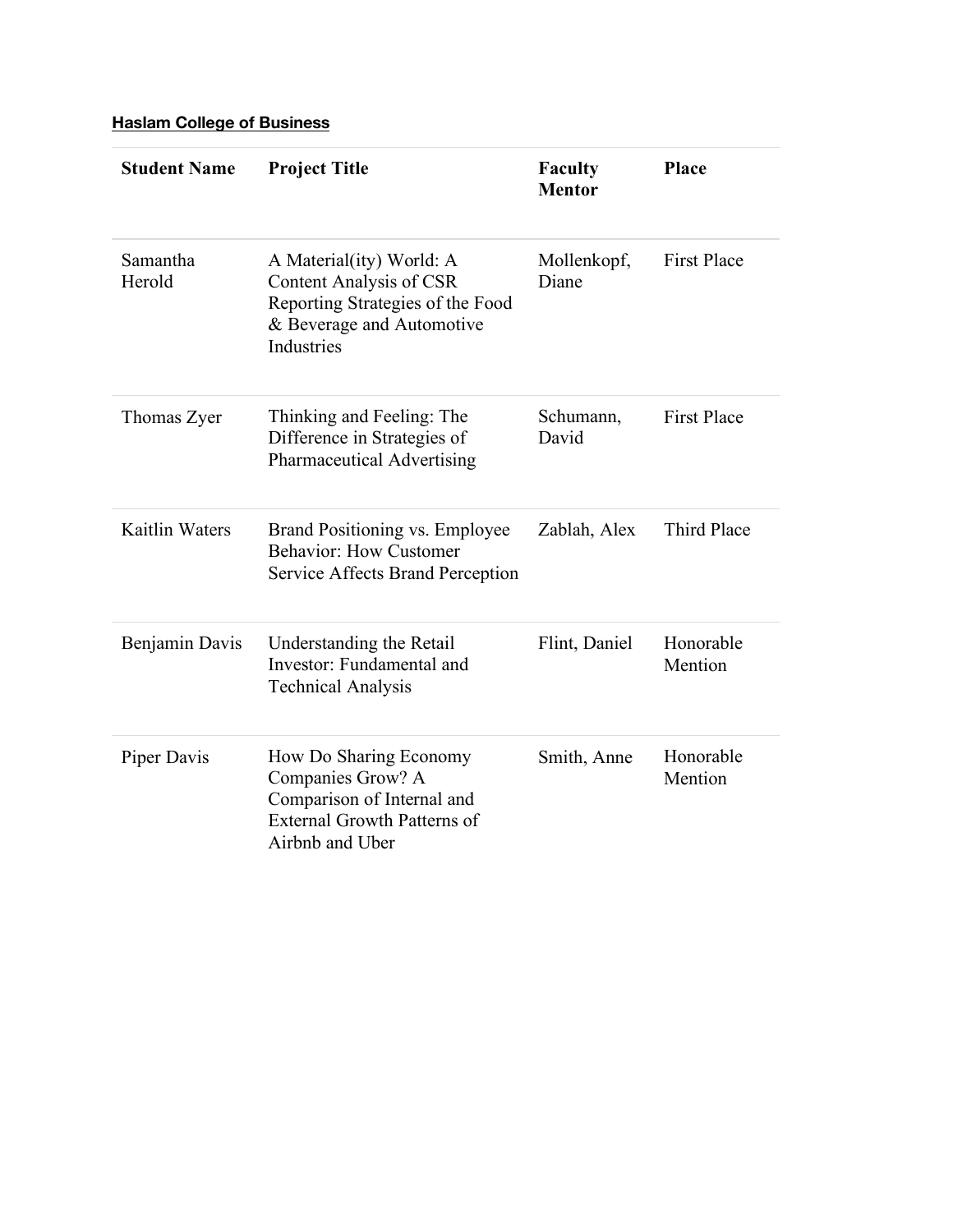## **College of Communication and Information**

| <b>Student Name</b>  | <b>Project Title</b>                                                                                                     | <b>Faculty</b><br><b>Mentor</b> | <b>Place</b>         |
|----------------------|--------------------------------------------------------------------------------------------------------------------------|---------------------------------|----------------------|
| <b>Steven Woods</b>  | Understanding Trends in Social<br>Media Advertising from the<br><b>Agency Perspective</b>                                | Childers,<br>Courtney           | <b>First Place</b>   |
| Alexander Wade       | Kanye West: The Brand                                                                                                    | Childers,<br>Courtney           | <b>Second Place</b>  |
|                      | <b>College of Education, Health, and Human Sciences</b>                                                                  |                                 |                      |
| <b>Student Name</b>  | <b>Project Title</b>                                                                                                     | <b>Faculty</b><br><b>Mentor</b> | Place                |
| <b>Emmitt Turner</b> | Changes in HIV over time for the<br>east region of Tennessee                                                             | Meschke,<br>Laurie              | <b>First Place</b>   |
| Natalie Bennett      | Inactivation of Pyruvate<br>Dehydrogenase Mediates<br>Decreased Butytrate Oxidation in<br><b>Colorectal Cancer Cells</b> | Donohoe,<br>Dallas              | <b>Second Place</b>  |
| Joshua Anderson      | Physical Activity and Cognition<br>in Preschool Children                                                                 | Coe, Dawn                       | <b>Third Place</b>   |
| Stephanie Eddy       | Habituation Rate to Foods of<br>Differing Fat and Sugar Content<br>in Healthy Weight Women                               | Raynor,<br>Hollie               | Honorable<br>Mention |
| Madeline Hayes       | Arachnoid Cyst Surgical<br>Treatment: A Meta Analysis of<br>the Current Literature                                       | TerMaath,<br>Stephanie          | Honorable<br>Mention |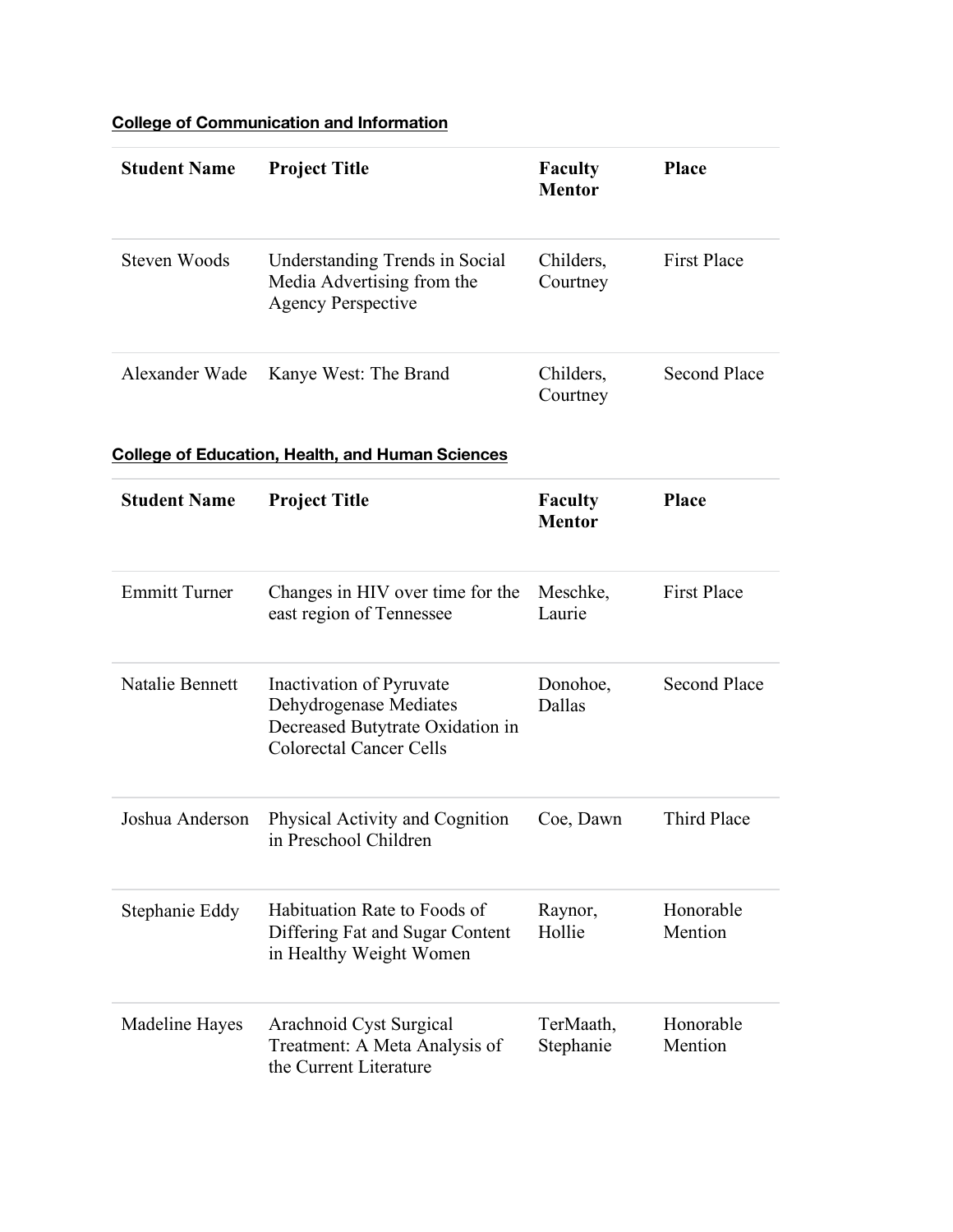## **College of Engineering**

| <b>Student Name</b>                                                                                             | <b>Project Title</b>                                                                                                                                | <b>Faculty</b><br><b>Mentor</b> | Place                     |
|-----------------------------------------------------------------------------------------------------------------|-----------------------------------------------------------------------------------------------------------------------------------------------------|---------------------------------|---------------------------|
| Jenny Patel &<br>Madeline<br>Standbridge                                                                        | A Comparative Study of<br>Cellular Calcification within the<br>Male and Female Aortic Valves                                                        | Ferdous,<br>Zannatul            | First Place,<br>Research  |
| Hayden Jordan,<br><b>Taylor Overton</b><br>& Jonathan<br>Yoder                                                  | <b>Calf Bottle Monitoring System</b>                                                                                                                | Wilkerson,<br>John              | First Place,<br>Design    |
| <b>William Hoskins</b>                                                                                          | <b>Effect of Heat Treatment and</b><br>Chemical Composition on the<br>High Temperature Hydrogen<br>Attack (HTHA) Resistance of<br>$C-1/2$ Mo Steels | Lundin, Carl                    | Second Place,<br>Research |
| James Ghawaly                                                                                                   | Development of a Radioisotope<br>Identification Algorithm for<br>Gamma Spectra with a Low<br>Energy Signal-to-noise Ratio                           | Hall, Howard                    | Third Place,<br>Research  |
| Aaron Sheppard,<br>Matthew<br>McCarter, Colin<br>Szklarski,<br>Trevor Cloar,<br>Colten Stephens<br>& Alex Kiser | Engineering Appalachia: A New<br>Bridge at Red Bird Mission                                                                                         | Retherford,<br>Jenny            | Second Place,<br>Design   |
| James Swart,<br>Parker Dulin &<br>Payton Smith                                                                  | RSWaTS: Rural School<br><b>Wastewater Treatment System</b>                                                                                          | Buchanan,<br>John               | Third Place,<br>Design    |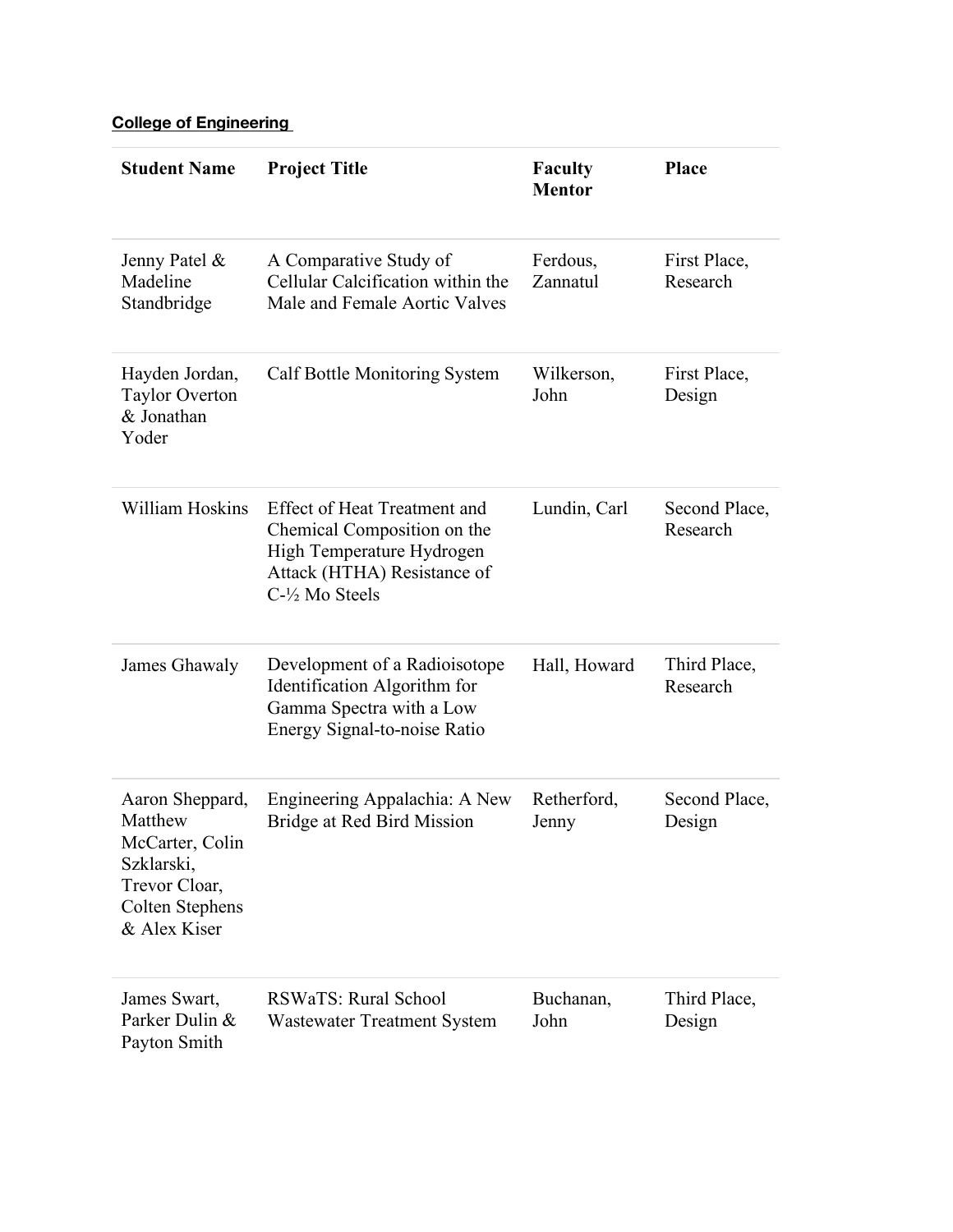| <b>Brandon</b><br>Wilbanks                | <b>Biofuel Production in Modular</b><br>Escherichia coli                                                               | Trinh, Cong                   | Honorable<br>Mention |
|-------------------------------------------|------------------------------------------------------------------------------------------------------------------------|-------------------------------|----------------------|
| Mikayla Ehrsam                            | Investigation of Thin Film<br>Silver Deposition inside Hollow<br>Polymer Cylinders                                     | Kalyanaraman,<br>Ramakrishnan | Honorable<br>Mention |
| Samira Ibrahim                            | Robust and Cost Efficient<br>Method for Fabrication of<br>Tungsten Tips for Scanning<br><b>Tunneling Microscopy</b>    | Mukherjee,<br>Dibyendu        | Honorable<br>Mention |
| Evan Boone                                | Incorporating Bioinspired<br><b>Building Blocks into</b><br>Conjugated Polymers for<br>Organic Electronic Applications | Kilbey,<br>Michael            | Honorable<br>Mention |
| <b>College of Nursing</b>                 |                                                                                                                        |                               |                      |
| $\alpha$ , $\alpha$ , $\alpha$ , $\alpha$ |                                                                                                                        |                               |                      |

| <b>Student Name</b>                                                                        | <b>Project Title</b>                                                                 | <b>Faculty</b><br><b>Mentor</b> | <b>Place</b>        |
|--------------------------------------------------------------------------------------------|--------------------------------------------------------------------------------------|---------------------------------|---------------------|
| Ashley Dykes,<br>Warren Bryant,<br>Hiro Yamada &<br>Jacob Barron                           | Early Mobilization of<br>Mechanically Ventilated Patients                            | Thompson,<br>Kathleen           | <b>First Place</b>  |
| Trevor Rogers,<br>Brianne Geist,<br>Rachel Cupp,<br>Hunter Brooks,<br>& Halie<br>Lemasters | Vaccines, Education, and<br>Economic Status: A Proposed<br><b>Quantitative Study</b> | Swift, Shelia                   | <b>Second Place</b> |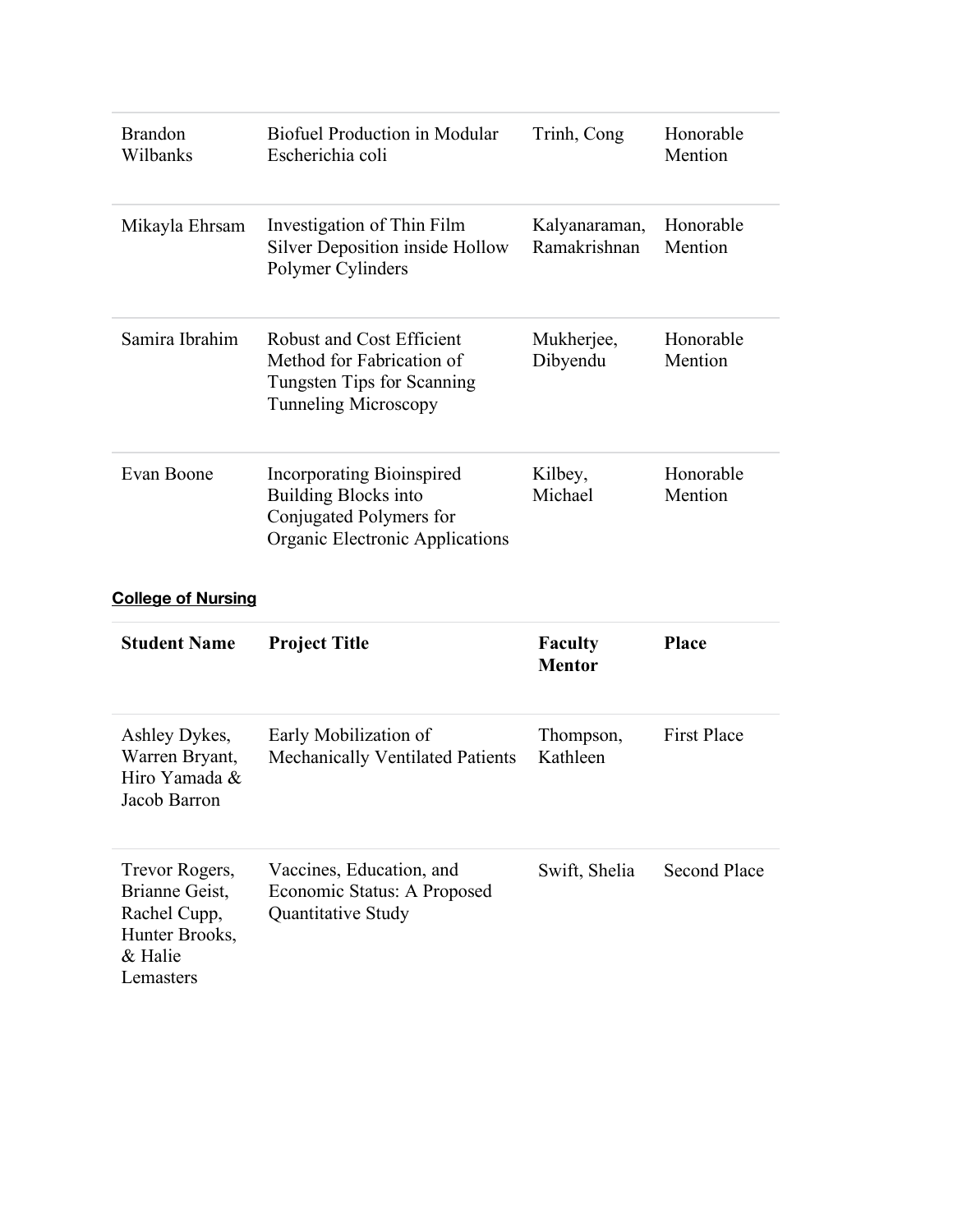| Samantha<br>Carley, Amy<br>Larsh, Sharon<br>Caddy $\&$<br>Kathryn Barnes     | Tradition vs. Evidence-Based<br>Practice in ICU Visitation<br>Policies                                                                                                                                | Thompson,<br>Kathleen | Third Place          |
|------------------------------------------------------------------------------|-------------------------------------------------------------------------------------------------------------------------------------------------------------------------------------------------------|-----------------------|----------------------|
| Adaya Kirk                                                                   | Audience, Content, Media:<br><b>Factors to Consider When</b><br>Designing Technology Based<br>Asthma Education Programs for<br>Children                                                               | Wyatt, Tami           | <b>First Place</b>   |
| Benjamin<br>Woodward                                                         | Unit level Changes in Central<br>Line-Associated Bloodstream<br>Infection Before and After<br>Implementation of the<br>Affordable Care Act and<br><b>Mandatory Reporting Legislation</b>              | Umberger,<br>Reba     | <b>Second Place</b>  |
| Hannah Yoder                                                                 | Cultural and situational risk<br>factors that determine Black<br>women's experiences of<br>antenatal care                                                                                             | Hardy, Lynda          | Third Place          |
| Neely Celsor,<br>Caitlin Beaman,<br>Lee Wayland &<br>Anna Whitworth          | The Effectiveness Of Patient<br><b>Education With Technological</b><br><b>Resources Versus Patient</b><br><b>Education With Traditional</b><br>Paper Handouts on Hospital<br><b>Readmission Rates</b> | Thompson,<br>Kathleen | Honorable<br>Mention |
| Lauren Gilletti,<br>Shalini Patel,<br>Tonya Denton &<br><b>Emily Salomon</b> | <b>Cystic Fibrosis: Transition</b><br><b>Education from Pediatric to</b><br><b>Adult Medical Care</b>                                                                                                 | Thompson,<br>Kathleen | Honorable<br>Mention |